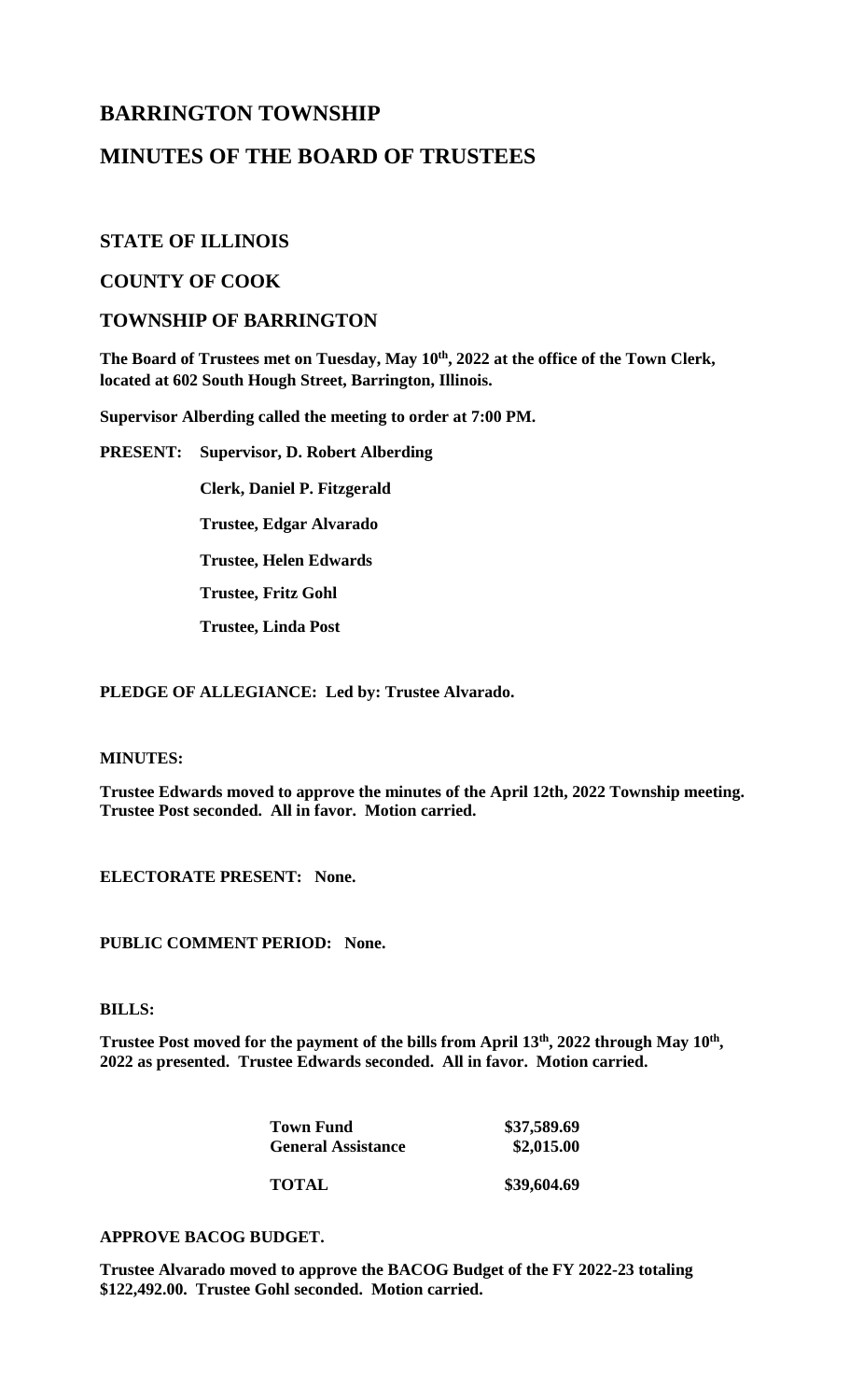# **REVIEW BACK-UP GENERATOR PROPOSALS:**

**Trustee Gohl moved that Barrington Township expend between \$10,000.00 and \$15,000.00 to purchase a back-up generator for the Township building. Trustee Alvarado seconded. Discussion ensued. None in favor. All opposed. Motion failed.**

# **MEMORIAL DAY SERVICES:**

**Supervisor Alberding asked the Board to participate in the Township Memorial Day services again this year, on Monday May 30, 2022. The first Township event will occur at Barrington Center Cemetery at 8:30 AM and the second Township event will occur at Union Cemetery at 9:00 AM.**

**BACOG MONTHLY REPORT: A copy of the May 2022 BACOG Director's monthly report was included in the Board packets.**

# **SUPERVISORS REPORT:**

**Barrington Bank and Trust an Interest–Bearing Account**

**Year to Date Balance \$ 23,053.63**

# **Supervisor Alberding addressed the Board on the following items:**

- Food Pantry Report: Supervisor Alberding stated that donations of food and other items remained steady, and that we are we are receiving significant support from Barrington churches and service organizations. In April 2022, a total of 29 Township residents visited the Food Panty, and the Township Food Pantry received \$1,500.00 in cash donations.
- BACOG: Upcoming meetings will occur on May 24, 2022 at Tower Lakes Village Hall. The Executive Board will meet at 7:00 PM to review business items.
- Road and Bridge News: The applicable permit was approved for Commonwealth Edison to replace one device and install one new poll to improve reliability and performance for residents. This work began on April 26, 2022 and scheduled to be completed by May 26, 2022. In addition, the unincorporated area of the Township requested that the Board approve signage on select streets, asking area residents to pick up their dogs' waste. However, as Supervisor Alberding explained, the Township is unable to meet this particular request.

# • Township Office:

- o Purchased new scanners and headsets that are being currently utilized at three workstations.
- o Front Steps two bids have been received, and a review is ongoing.
- o Township hosted a Township Officials of Cook County Supervisors Division meeting on April 21, 2022.
- o A new platform for the Township website will be initiated in June, and the Township staff welcomes any new ideas or suggested improvements.
- o Township Administrator attended the following events: Administrators Round Table on May 2, 2022, GATI training on May 6, 2022, and TOCC Case Managers meeting (virtually) on May 10, 2022.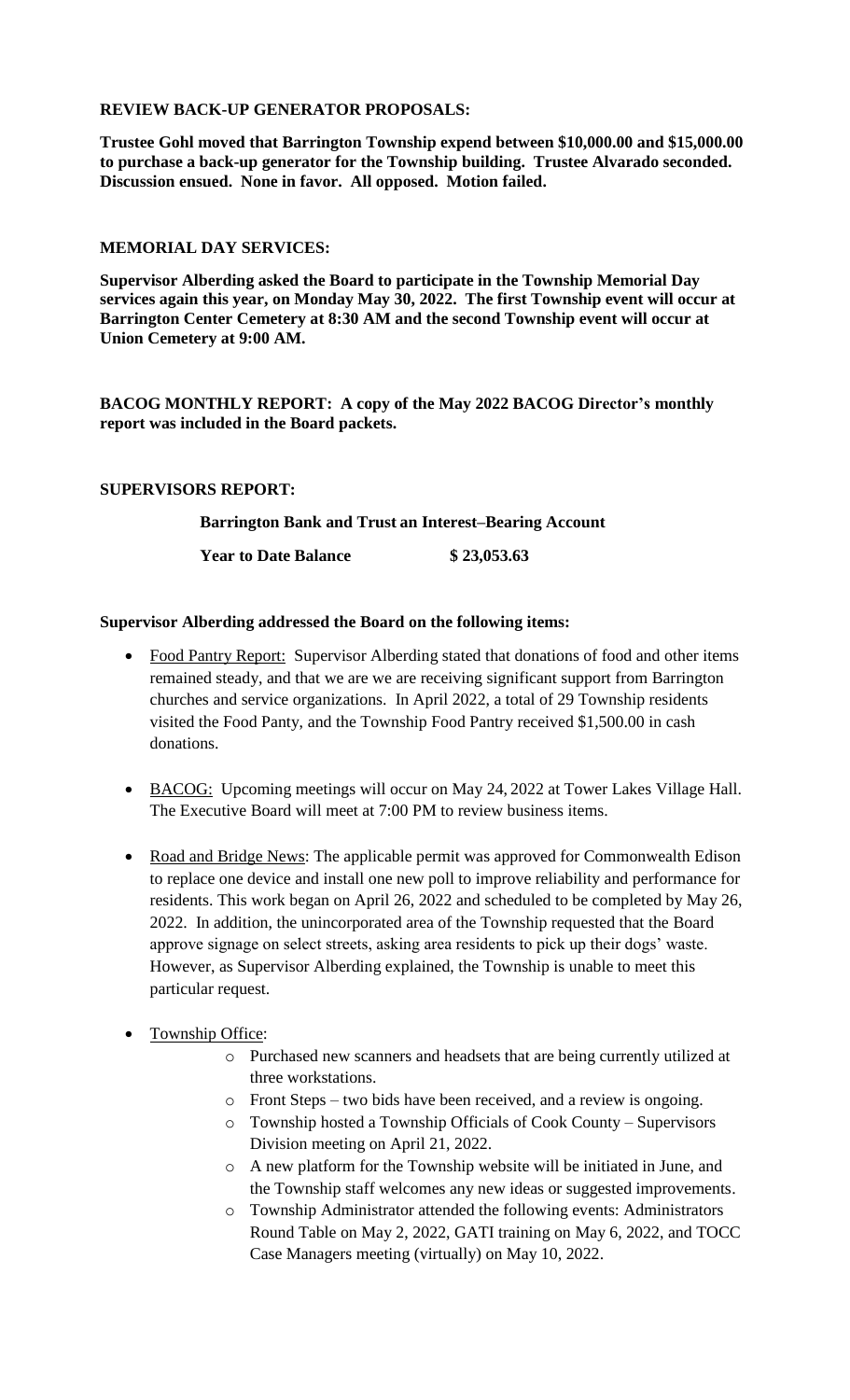- o Select social service agencies identified for funding by the Township have submitted their signed contracts.
- o Township is considering certain technology upgrades for staff, including replacing the Administrator's current desktop.
- Barrington Area Countryside Fire and Police Protection: BACFPD will host a community open house at its new Station 39 on Barrington Road on Saturday, May 21, 2022, from 10:00 AM to 2:00 PM. This family friendly event will offer residents a chance to tour the new facility, meet with District personnel and learn more about fire service operations.
- Township Officials of Cook County Spring Conference: This TOCC event will occur on Wednesday June 8, 2022 at 7:00 PM. The TOCC Board of Directors has decided to conduct the Spring Conference virtually again this year, with the hope of resuming in-person participation next year. A link will be emailed to all elected officials within the next four weeks so they may register for the conference via Eventbrite.
- PACE Expansion of Ridership: PACE has approved the Township request for ridership to Fracinetios Kidney Care, located south of I-80.
- Rainfall in Late April: Following the heavy rainfall in late April, a resident of the unincorporated area visited the Township Office to discuss the flow of rainwater near his personal residence. In early May, the Supervisor, Administrator, and contracted Highway Director all visited this resident's home. The contracted Highway Director will coordinate with an engineer, but it initially appears that the rainwater is flowing properly in the identified area.
- Township Officials of Illinois Annual Conference: TOI will convene its Annual Conference, in-person, on November  $13<sup>th</sup>$  through November  $15<sup>th</sup>$ , 2022, in Springfield. Members of the Board interested in attending should contact the Administrator.

# **MONTHLY ACTIVITY REPORT:**

| <b>RTA/Metra Passes</b>         | 4           |
|---------------------------------|-------------|
| <b>Disabled Placards Issued</b> | 4           |
| <b>Food Pantry Assistance</b>   | 38          |
| <b>Voter Registration</b>       | 2           |
| <b>Emergency Assistance</b>     | $\mathbf 1$ |
| <b>Notaries</b>                 | 4           |
| <b>Taxi Tickets</b>             | 1           |

# **ASSESSOR'S OFFICE REPORT:**

**A full report was included in the Board meeting packets.** 

# **COMMITTEE REPORTS:**

**Trustee Alvarado reminded the Board that BACOG recently passed its annual budget and has asked all BACOG members to likewise vote to approve said budget.**